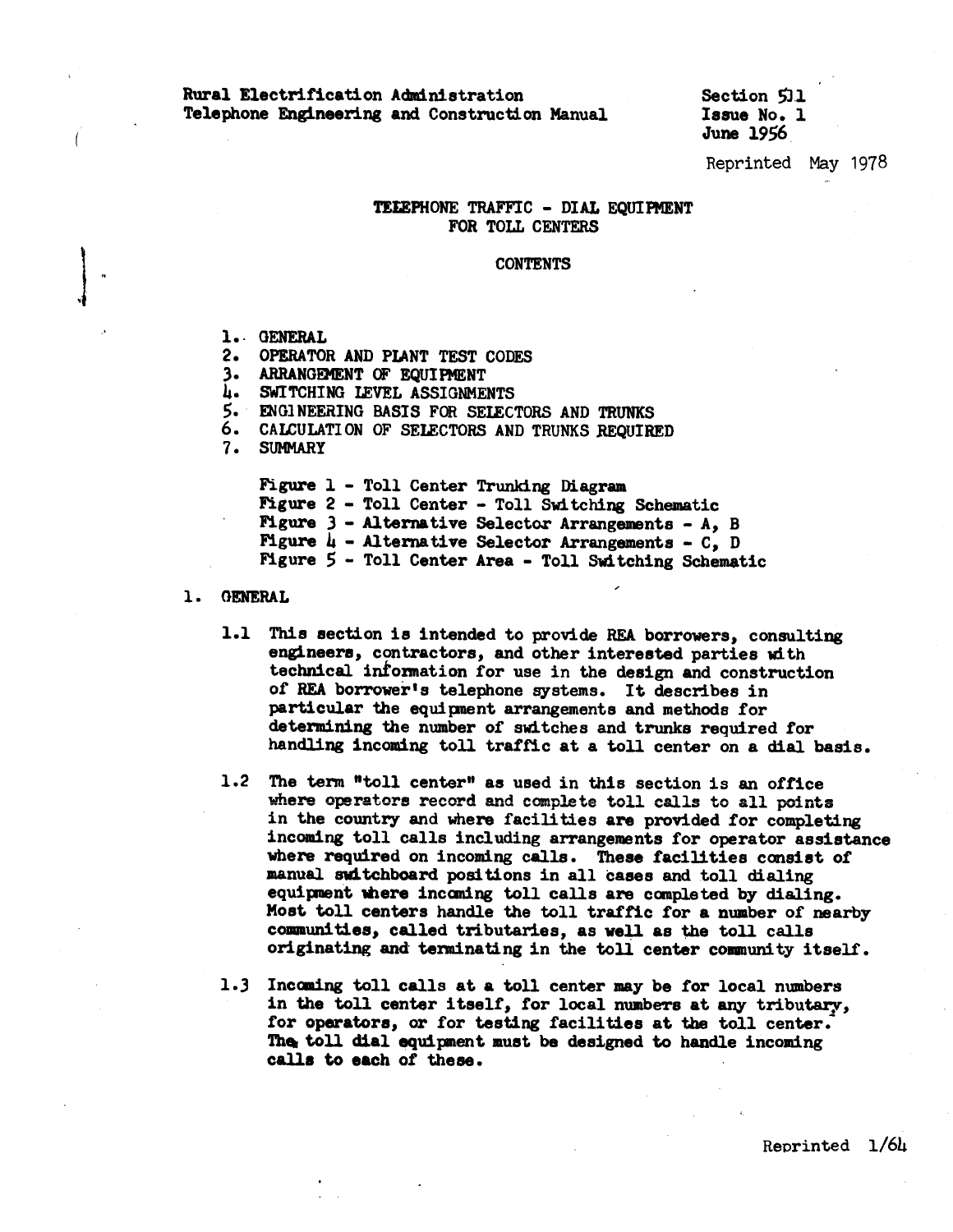- 1.4 Calls *tar* operators include connections to "Information" where the telephone number of the called party is not known, reports *ot* "Reacv-to-talk" on person-to-person calls that were delayed and on which word was left to call back and requests for assistance from an inward operator when difficulty is encountered in reaching a particular telephone. Calls for testing facilities also are completed in response to dial pulses to facilitate testing intertoll trunks without the assistance of a maintenance man at the toll center.
- 1.5 The toll dial equipment is required to receive the office codes for the local offices at the toll center and for the tributaries it serves and to complete calls to these local offices in accordance with the dial pulses received. Calls to operators and to test facilities are completed on receipt of standardized 3-digit codes.

 $\mathbf{y}$ 

1.6 In this section it is assumed that the reader is familiar with other material that has been issued on dial equipaent, on manual toll boards and on toll operation. This includes the following sections of the REA-TE & CM and REA Forms 542a, b and c covering manual toll boards:

> Section 156, Nationwide Toll Dialing Section 157, Customer Toll Dialing Within Limited Networks Section 208, Numbering Plans Section *325,* Application Guide for the Preparation of Dial Central Office Equipment Requirements Section SOl, Telephone Traffic - Qualitative Discussion Section 510, Telephone Traffic - Dial Central Office Equipnent

- 2. OPERATOR AND PlANT TEST CODES
	- 2.1 Standard codes have been established for reaching operators and for plant testing purposes, some of which are needed at all toll centers while others are provided only where locally required. Following are the operator codes and their purpose.
		- 2.11 Inward 121. Used by operators in distant cities when assistance is required such as verifying a continued line busy or trunk overflow condition. During transition period to Nationwide Dialing some calls may nave to be referred to an Inward operator because the calling operator is unable to dial into the end office. Trunks terminate on manual toll board. Required at every toll center.
		- 2.12 Information  $13l$ . Used by operators in distant cities to obtain telephone numbers at the toll center and at its dial tributaries. Trunks terminate on Information desk where provided, otherwise on manual toll board. Required at all toll centers.

- 2 -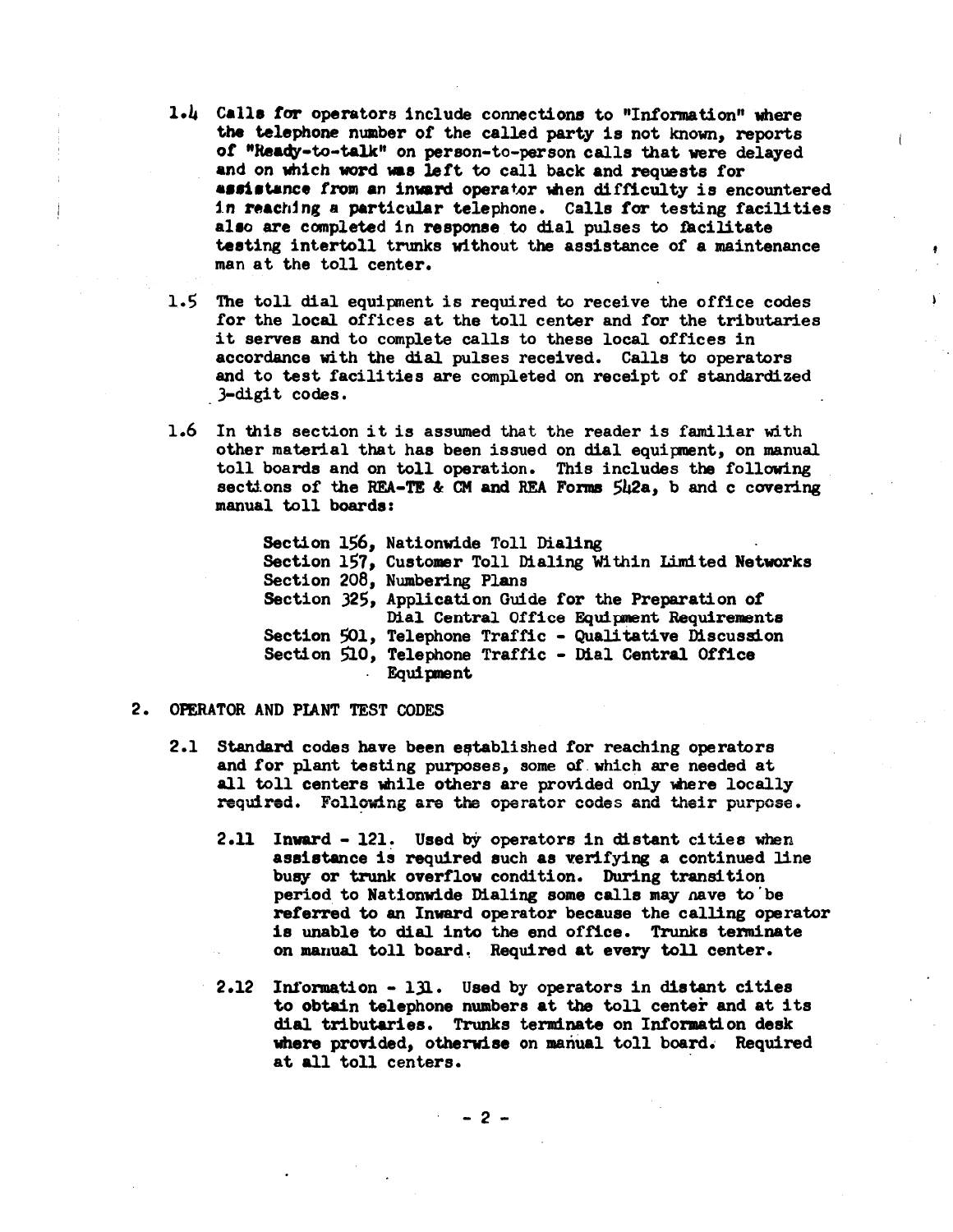χł

- 2.13 Route  $1/1$ . Used by operators at decentralized outward switchboards to obtain route or rate information from <sup>a</sup> route and rate desk. Generally applicable only in larger metropolitan centers.
- $2.1h$  Toll Station 181. Used by operators in distant cities to reach a special position on the manual toll switchboard where connections are made to toll stations. Required only where there are toll stations.
- ?.15 Universal TX 1150. Used by operators in distant cities when connection is required with an outward operator such as on collect calls to coin station and "Ready-to-talk" reports on delayed person-to-person calls on which word has been left to call back but the party does not know the operator number. In the smaller toll centers where only one delayed call (TX) position is needed it is customary to use "50" as the operator number on all delayed calls • Trunks terminate on manual toll board. Required at every toll center.
- 2.16 Delayed Call (TX) llXX or llXXX. (X refers to any numeral between 0 and 9). Used in larger offices where delayed calls are assigned to two or more TX groups •
- 2.2 Plant Test Codes 100, 101, 102, 103 and 104. Used for testing intertoll trunks. Provided only when locally required.
- 2.3 The toll centers in REA borrower's systems generally are small with no specialized inward and outward positions. Under these circumstances the codes 121 and 1150 may be tied together and only one trunk group provided to the manual toll board. This reduces the number of trunks required.
- 3. ARRANGEMENT OF EQUIPMENT
	- 3.1 Figure 1, illustrates a typical trunking diagram for a toll center with three outlets and serving four tributary offices. Three of the tributaries are CDO's and one is a manual office. The illustration shows the assigned office codes and the rank of each office in the General Toll Switching Plan..
	- 3.2 With the offices and trunks illustrated in Figure 1, the toll center A is required to complete dial incoming toll calls to local numbers at A and at the 3-CD0's. On receipt of the code "564" connection must be made to an idle trunk to the manual tributary F and a two-second ring transmitted over the trunk, if it is ringdown, or <sup>a</sup>D-C seizure signal, if it is common battery.

- *3* -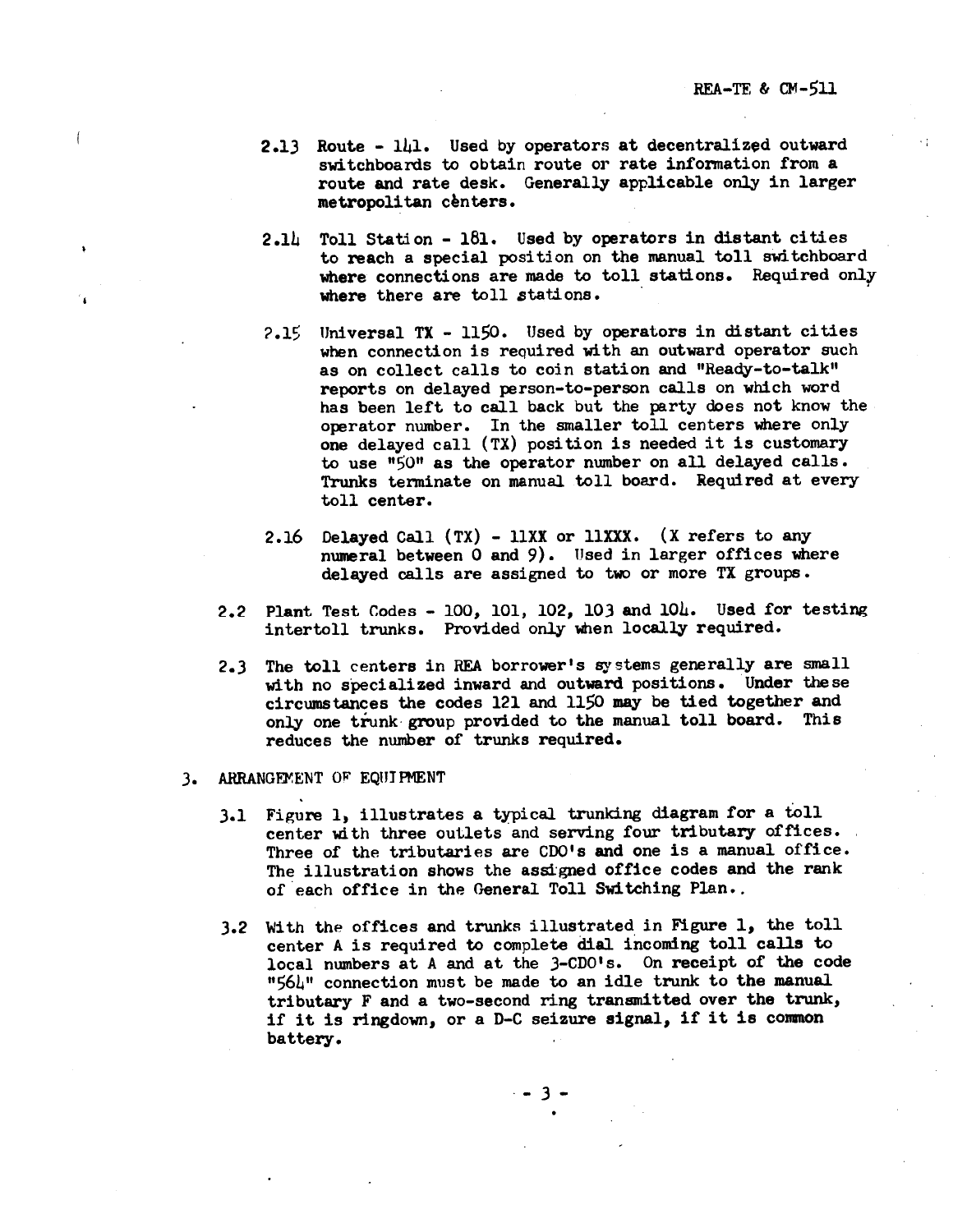- 3.3 **Figure 2, illustrates a suitching schematic that will meet the requirements for Toll Center A in Figure 1. Step-by-step equip**ment is assumed for simplicity but the same plan is applicable to any direct-control type system. A common-control installation seems unlikely for REA borrower's toll switching systems and if considered, will require special study.
- 3.4 In this illustration it is assumed that the toll dial equipment<br>at the toll center is required to complete connections to operators<br>and to the test facilities only in response to codes 121, 131,<br>1150, 101, 102, 103, 1
- 3.5 Intertoll first selectors and auxiliary first selectors usually are equipped for digit absorption and others may be so arranged where desirable. Where working levels on intertoll first selectors are reached after dialing an unlocking digit, it is desirable to return a busy signal if an unlocking digit is not dialed first. This will prevent the completion of some wrong-number calls.
- 3.6 Figure 2, shows a trunk group fron: level 3 of the intertoll first selectors to the local office in the toll center. These terminate on incoming toll selectors which are considered part of the local office. A similar group from the toll board to the local office is provided for the completion of calls from the tributaries to the toll center, for handling delayed calls and for completing some incoming calls received over 121 trunks. These are called "Toll Switching Trunks."
- 3.7 The arrangement illustrated in Figure 2 provides a high degree of flexibility in making use of the office codes assigned and it leaves room for adding a number of new tributaries with no change<br>in the switching plan. Other plans, requiring fewer selectors,<br>but with less flexibility and less capacity for growth are<br>described in Paragraph  $\mu_*\mu_*$ .
- 4. SWITCHING LEVEL ASSIGNMENTS
	- 4.1 The office codes for the toll center and for the tributaries are assigned by the Bell Associated Company serving the area. are assigned by the Bell Associated Company serving the area. Wherever feasible, a pattern is followed of using the same first two letters for several tributaries but different letters for the toll center itself. This facilitates extended area service where direct trunks are provided and usually is well adapted for toll trunking. However, the codes assigned can not be developed for each individual toll center and one or two changes may permit a more economical switching system as described later.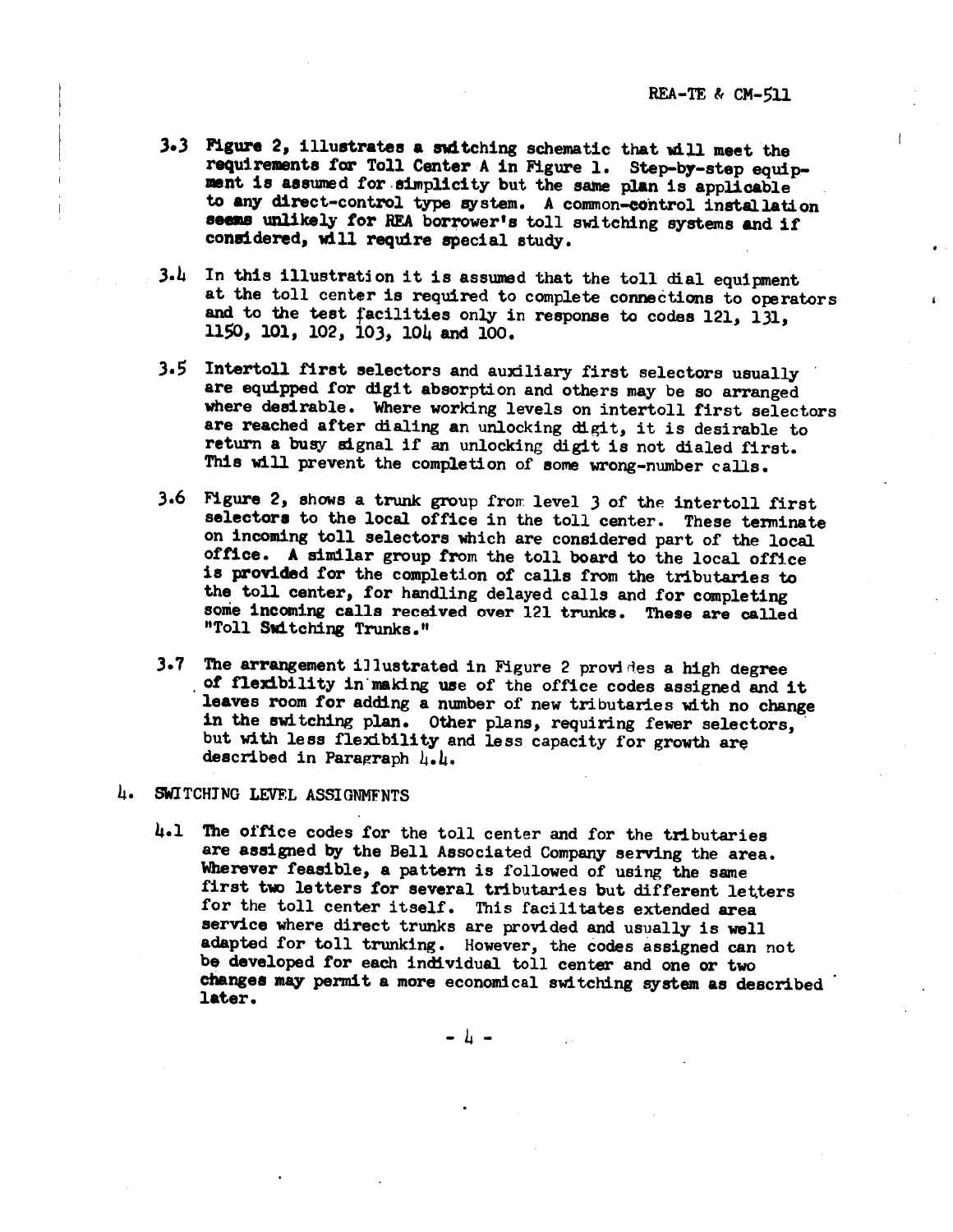- $l_i$ .2 Since the number of intertoll first selectors is fixed by the number of trunks the first objective is to handle as much traffic as possible directly on these first selectors in order to reduce the number of intertoll second selectors required. The toll center itself usually has more toll traffic than any of its tributaries and where this is the case, it is desirable to serve the local office direct17 on the first selector. This has been done in the example illustrated by Figure 2 by assigning the toll center and two tributaries to levels 2, 3 and  $\mu$  of the intertoll first selector and the two remaining tributaries to levels  $3$  and  $\mu$  of the intertoll second selectors. This plan leaves a number of levels available for additional tributaries and does not require digit absorption on the incoming toll selectors at any of the local offices.
- 4.3 In the event that there is more traffic to tributaries E and <sup>F</sup> than to toll center A and tributaries G and H, it would be more economical to reverse the assignments to first and second selectors as illustrated in Schematic A of Figure 3. This can be done with no code change.
- $\mu_*\mu$  Schematics B, C and D on Figures 3 and  $\mu$  illustrate what can be done by one or two code changes. Schematic B, Figure 3 shows how all offices can be reached directly from the first selector by obtaining two code changes, thereby eliminating the intertoll second selectors. Schematic C, Figure 4 shows how one code change permits combining the intertoll second and auxiliary first selectors with a resulting gain in efficiency. Schematic D, Figure  $\mu$  also eliminates the intertoll second selectors with a different code change but with the penalty that digit absorbing selectors must be installed at tributary <sup>E</sup> initially and at F when it is converted to dial. All of these arrangements, of course, limit the capacity of the switching system in the number of tributaries that can be served, and are dependent on obtaining sui table code assignments.
- $4.5$  For very small toll centers with few tributaries it may be feasible to assign local number groups at the toll center directly to levels of the intertoll first selectors. This would avoid installing a separate group of incoming toll selectors in the local office. Some gain in efficiency may also be obtainable by assigning local number groups to available levels of the auxiliary first selectors. Such arrangements, of course, depend on obt.aining acceptable office codes and suitable number series for local numbers.
- $\frac{1}{4}$ .6 The above examples illustrate the wide variety of switching arrangements available in dial toll centers. The economies obtainable by making the best possible use of the assigned codes or by obtaining a few code changes warrant a careful study of the switching plan for every toll center before reaching a final decision on the plan to be followed.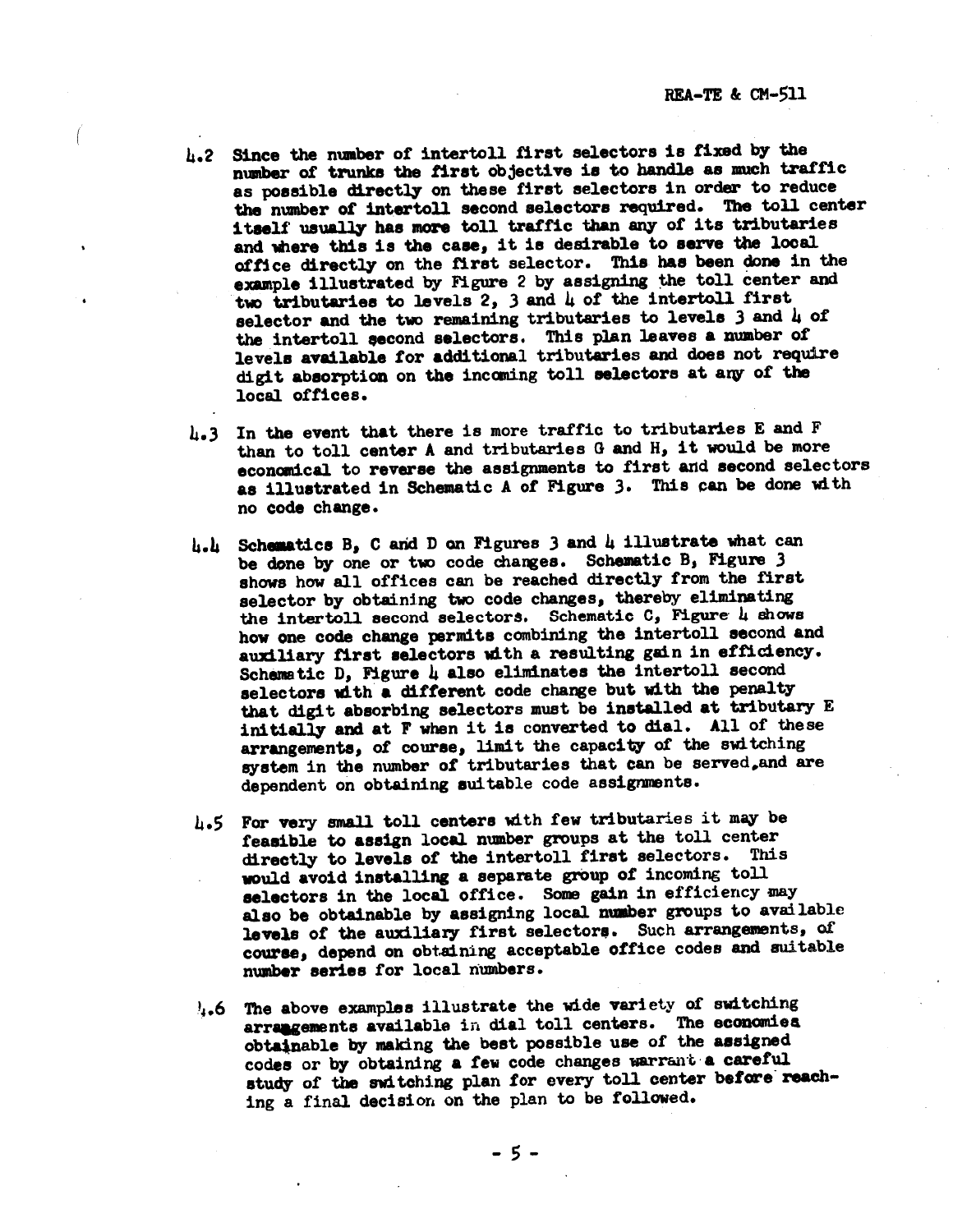$\mathbf{r}$ 

- $4.7$  Manual tributary offices are treated in the same manner as dial tributaries as far as level assignments are concerned.
- $h_{\bullet}$ 8 Greater flexibility in the assignment of codes to selector levels and greater capacity for tributaries may be obtained by using a third rank of selectors but this ahould rarely be necessary in REA borrower's systems.
- 4. 9 The arrangement of auxiliary selectors to reach operators and plant test facilities illustrated in Figure 2, should be applicable in most toll centers in REA borrower's systems. In the larger offices where two or more groups of delayed operators are required, TX numbers may be assigned to levels 6, 7 and 1, and on three additional levels where codes 141, 181 and 191 are not required. In a small office, such as the one illustrated, trunks to opera tors can be reached w1 thout use of the last digit. With this arrangement the trunk lamp normally lights when an idle trunk is selected and if an operator asnwers before the last digit is received a "stop-dial" dignal is returned which may prevent the completion of the connection. Where the type of equipnent is such that this condition can be avoided at negligible cost, it should be so arranged, otherwise, no special provision need be made for this contingency.
- 5. ENGINEERING BASIS FOR SELECTORS AND TRUNKS
	- S.l The toll dial facilities at a toll center represent a very small part of the total plant used on an incoming toll call, especially where the call originates in a distant city and is routed through several switching centers. Therefore, it is suggested that all dial switches and operator trunks involved in the completion of incoming toll calls at the toll center be engineered on a basis that will result in about one delay in a hundred calls. (Table P = .01, REA-TE'& CM-510). This is for the average busy hour in the busy season.
	- 5.2 The estimated volume of traffic incoming to a toll center from intertoll trunks can be obtained from the connecting company responsible for providing the trunks, (generally one of the Bell Associated Companies). If no breakdown is available between incoming and outgoing traffic, it may be assumed that 55% of the total is incoming for the purpose of engineering the toll dial equipment in order to make some allowance for deviation from the usual 50-50 division. This volume usually is expressed in "Busy Hour Minutes" which can be converted to Unit Calls by multiplying by .6. (Unit Calls =  $60X$  Minutes  $\div$  100).
	- 5.3 The incoming traffic from intertoll trunks is received on intertoll first selectors and then divides between the toll center and the various tributaries in accordance with the level assignments described in Paragraph  $\mu$  and illustrated in Figure 2. On initial.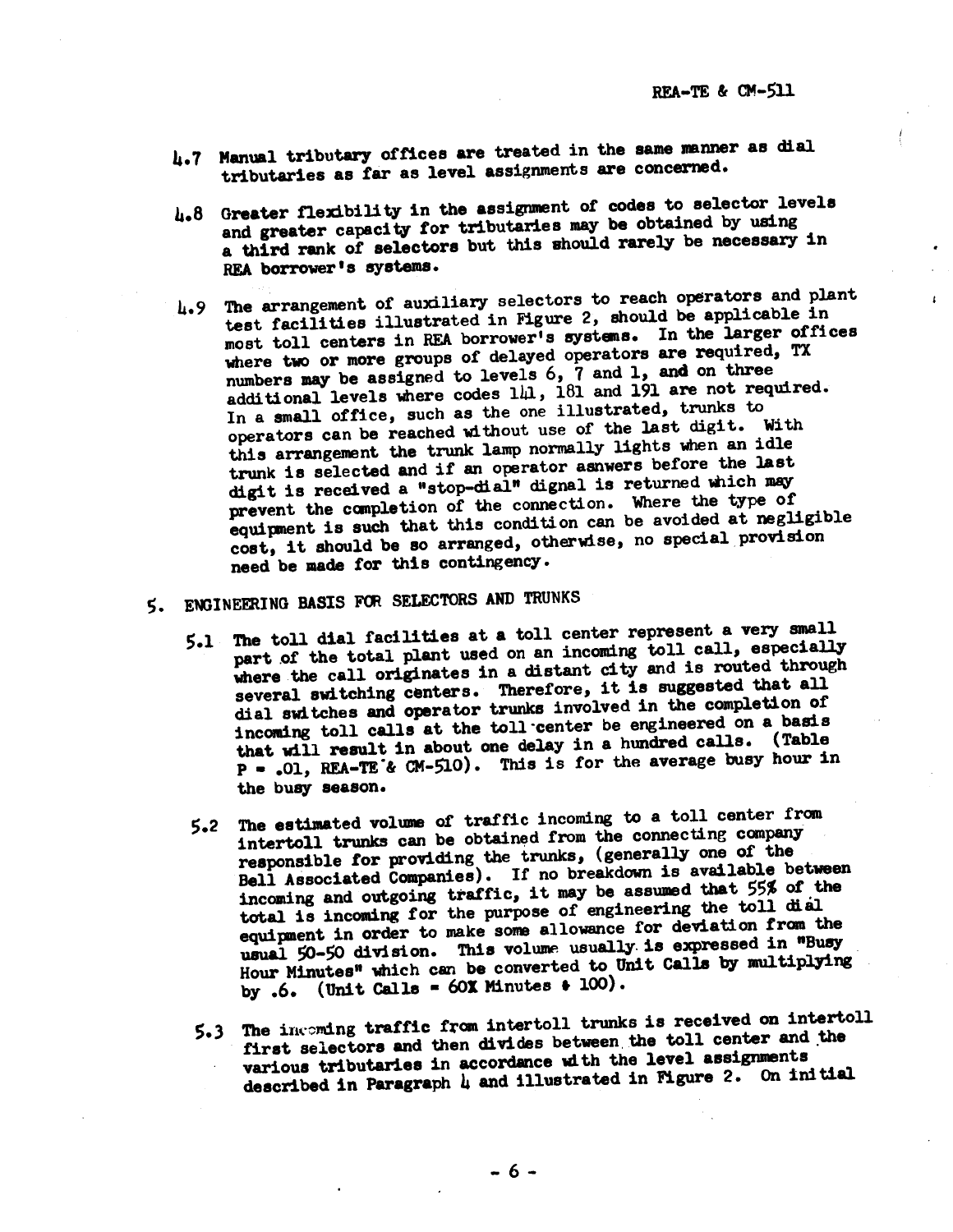'·

installations of toll dialing selectors in REA borrower's systems. especially where new tributaries and new trunking arrangements are to be set up, little or no information may be available on how the incoming traffic will divide. It is suggested, therefore, that the incoming unit calls be prorated between the toll center and the tributaries in the same proportion as the estimated total originating messages at the toll center and at the tributaries. These originating message figures are estimated in any case in the preparation of the Area Coverage Design (ACD). This procedure is illustrated in the example shown under Paragraph 6.

- $5.4$  When additions are needed in the toll dial equipment, usage data on all second and auxiliary selectors and operator tranks should be obtained by switch counts or usage meters. These data can be projected to future periods and switch quanti ties determined on a sound basis of past performance.
- 5.5 The required number of auxiliary selectors is based on the percentage of incoming traffic that is routed to operators. Under current operating practices this percentage figure should be fairly uniform as between toll centers and reasonably stable even during periods of some overload or circuit congestion. For engineering purposes it may be assumed that 15 percent of the incoming unit calls will be routed to the auxiliary selectors unless there is reason to believe local conditions indicate a different figure should be used.
- $5.6$  A minimum of two auxiliary second selectors is suggested for gaining access to the toll test circuits. This should be adequate for toll centers up to perhaps 50 intertoll trunks. It is suggested that this requirement be discussed with the connecting company which will be making the most use of the toll testing facilities.
- 5. 7 Most toll centers in REA borrower's systems have too few switchboard positions to warrant specialized Imvard and Delayed (TX) operators. Where this is the case it is recommended that the codes 121 and 1150 be tied together and one trunk group be provided to the toll board. The number of trunks in such a combined group may be estimated on the basis that 90 percent of the traffic on the auxiliary selectors will be for these two codes.· The small volume of traffic for the plant test codes may be disregarded. This leaves 10 percent of the traffic for information but a minimum of two trunks is recommended.

#### 6. CALCUIA TION CF SELECTORS AND TRUNKS

6.1 To illustrate the calculation of the number of selectors, trunks to operators and the test trunks required at a small toll center the following example has been prepared baaed on the trunking and switching arrangements of Figure 1 and Figure 2.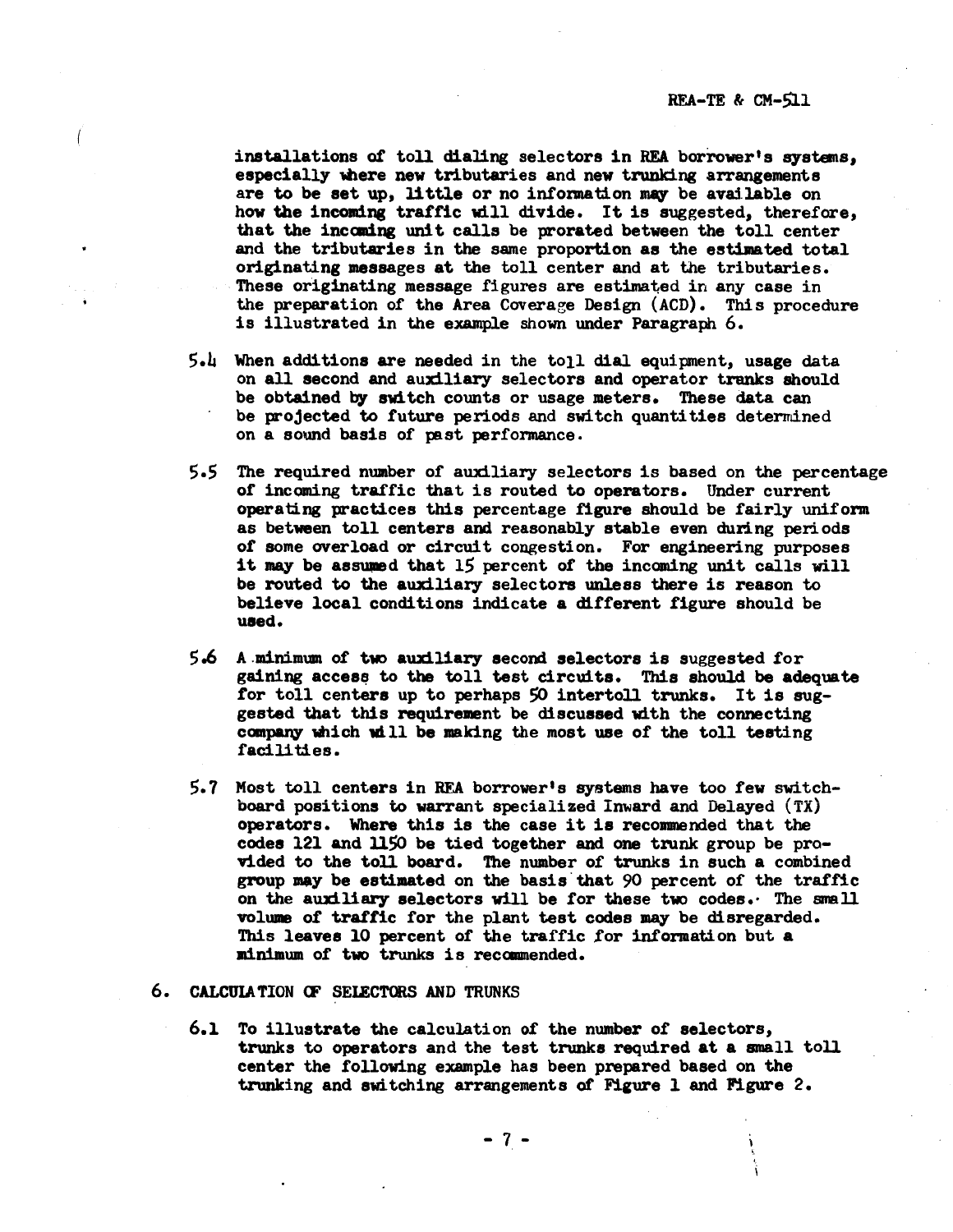# 6.2 Basic Information

# Intertoll Trunks - Figure 1

| $0$ roup | Number Trunks (2-Way) | Busy Hour Minutes* |  |
|----------|-----------------------|--------------------|--|
| $A - B$  | 15                    | 650                |  |
| $A - D$  |                       | 22 <sub>4</sub>    |  |
| $A - C$  |                       | 1 7 R              |  |

### Originating Toll Messages

|               |   | Per Day# | Toll<br>Trunks |
|---------------|---|----------|----------------|
| Toll Center A |   | 300      |                |
| Tributary     | E | 100      |                |
|               | F | م21      |                |
|               | G | 60       | 2              |
|               | H | 100      | IJ             |
|               |   |          |                |

\* From company providing trunks. # From ACD.

- 6.3 The number of intertoll first selectors required is the same as the number of intertoll trunks,  $15 \div 5 \div 3 = 23$  in this example as all are two-way. If there are any one-way trunks they, of course, do not require selectors at the outgoing end.
- 6.4 Second and auxiliary selector requirements are developed as follows:
	- 6.11 Busy Hour Minutes. Usage on intertoll trunk groups is converted to unit calls by multiplying by .6.

| Total Busy Hour Minutes $(650 + 224 + 118)$ | 992. |
|---------------------------------------------|------|
| Incoming - Assume 55% of the total load     |      |
| is incoming $(992 \times .55)$              | 545  |
| Incoming Unit Calls $(545 \times .6)$       | 328  |

This volume of incoming traffic is distributed over the various levels of the intertoll first selectors to second selectors, to auxiliary first selectors, to incoming toll selectors at A and to two tributary groups, as shown on **Figure 2.** 

t.42 Fifteen percent of the incoming traffic is to operators and plant test circuits reached over the auxiliary first selectors.

> Unit Calls on Auxiliary First Selectors **L9**  $15\frac{2}{3} \times 328 =$ Auxiliary First Selectors (Table P = .01) = 6

(Refer to REA-TE & CM-510 for probability tables.)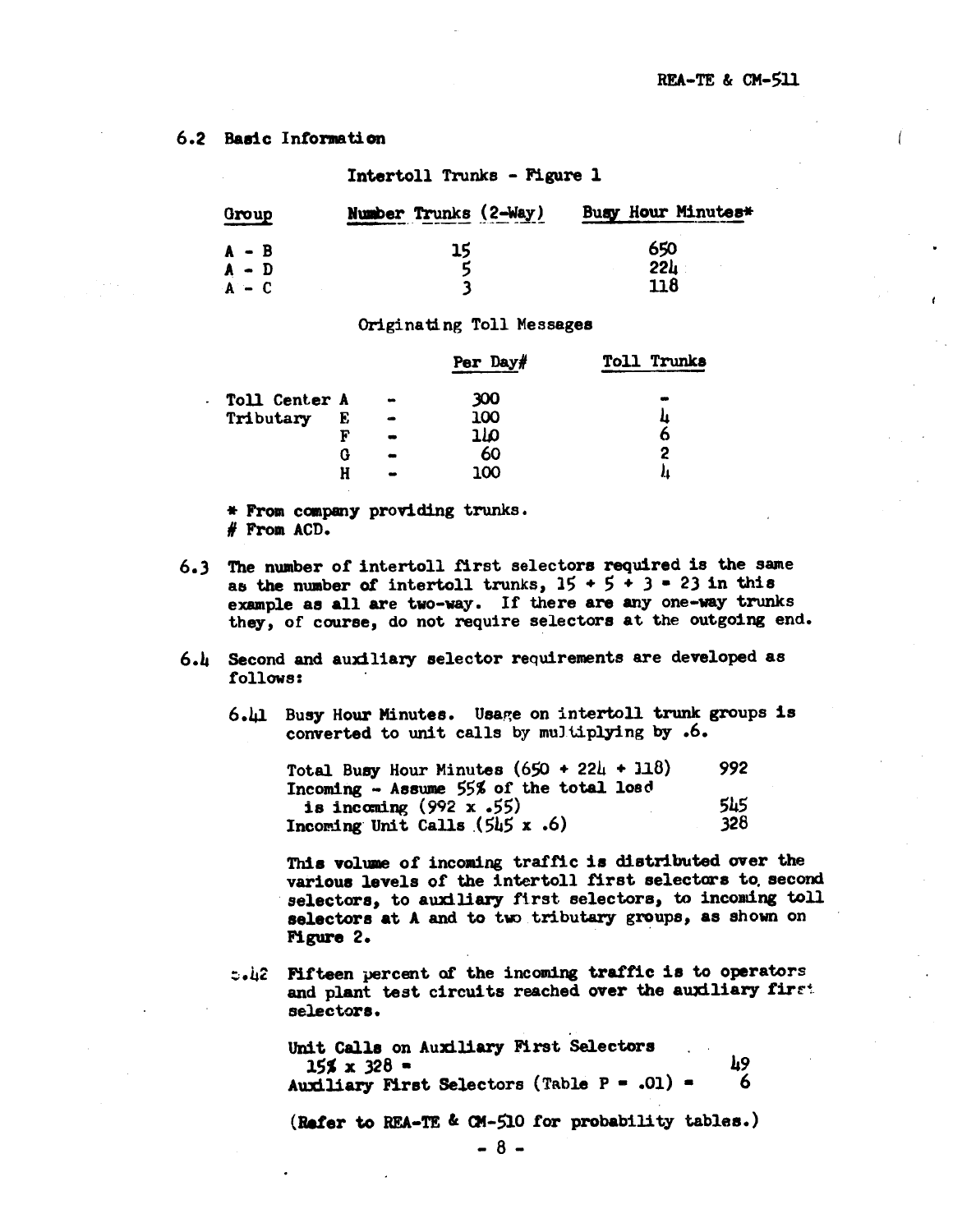6.43 The remaining incoming traffic is assumed to divide in proportion to the originating messages at the toll center and at the tributaries. The volume of this traffic is the total minus the 15 percent to operators and plant tests.

 $Iir: b$  Calls remaining (328 - 49) 279

These unit calls are divided as follows:

|                      |   |              | Originating<br>Messages | Percent<br><b>Total</b> | Unit<br>Calls |
|----------------------|---|--------------|-------------------------|-------------------------|---------------|
| <b>Toll Center A</b> |   |              | 300                     | 42.8                    | 119           |
| Tributary            | E |              | 100                     | 11.3                    | 40            |
|                      | F |              | <b>140</b>              | 20.0                    | 56            |
|                      | G |              | 60                      | 8.6                     | 24            |
|                      | H |              | 100                     | 과·3                     | <u>क</u>      |
|                      |   | <b>TOTAL</b> | 700                     | 100.0                   | 279           |

- 6.44 Incoming toll selectors at toll center A are required to handle 119 unit calls. Number required (Table  $P = .01$ ) = 9.
- 6.45 The intertoll second selectors handle traffic as follows:  $(Hgure 2):$

56 ŢO

#### Unit Calls

| <b>Tributary F</b> |   |
|--------------------|---|
|                    | E |

#### **TOTAL** 96

Number required (Table P = .01) = 8

- 6.46 Two auxiliary second selectors are provided for reaching plant test codes on the basis that two is the minimum for any selector group.
- 6.5 Trunks to operators are developed as follows:

Unit Calls on Auxiliary First Selectors (par. 6.42) 49 Unit Calls for Inward and TX (90%) Шı 5<br>4.9 Trunks Required  $(P = .01)$ Unit Calls for Information (10% of  $\mu$ 9) Trunks Required  $(P = .01)$ 

 $-9-$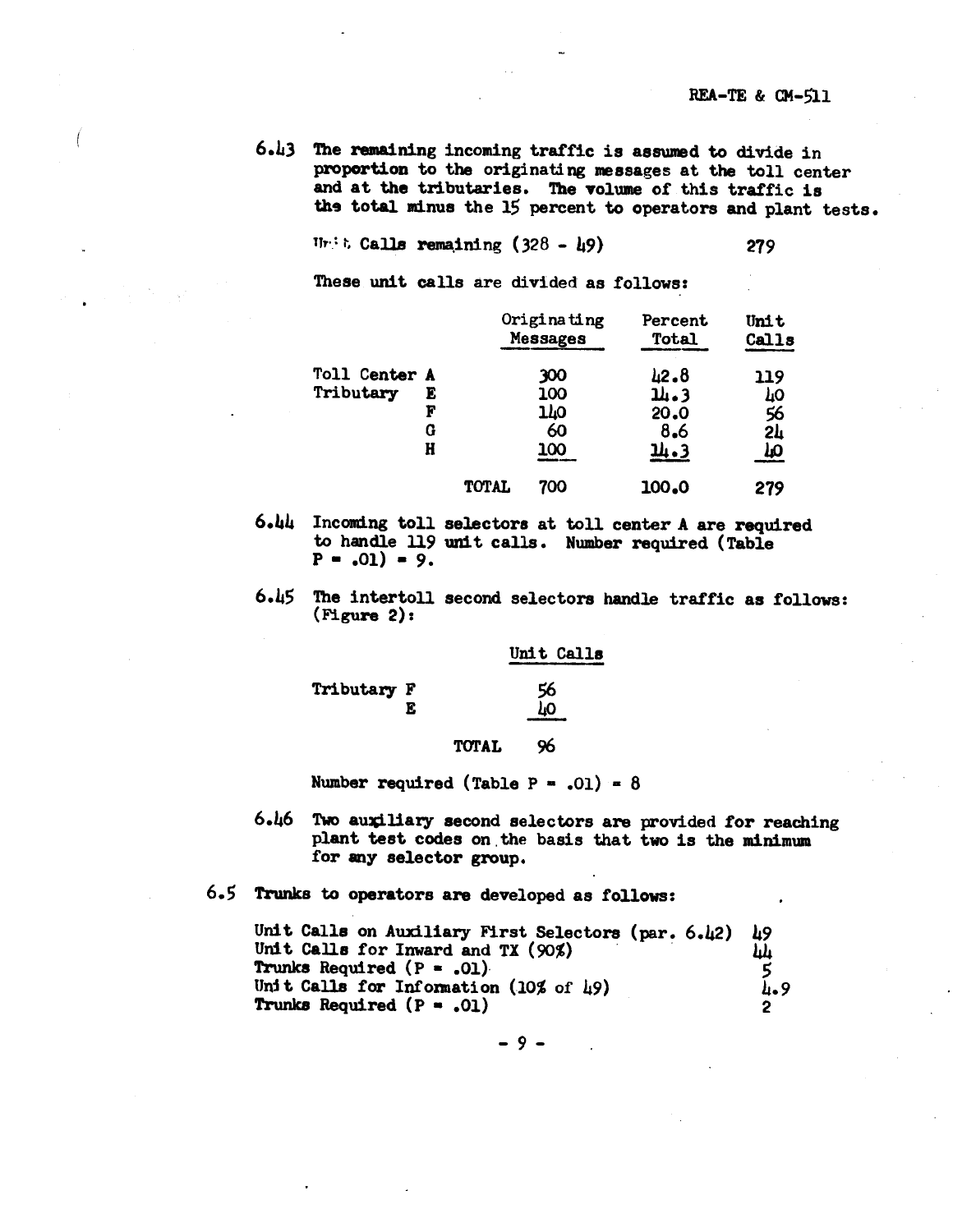6.6 It will be found helpful to prepare a complete switching schematic for all offices in the toll center area showing switch quantities and covering all selectors on which level assignments have been made such as illustrated in Figure 5.

# 7. SIMMARY

- 7.1 The conversion of the local telephone system at a toll center from manual to dial operation makes it desirable to convert the terminating ringdown intertoll trunks to toll dialing wherever the distant toll center is equipped for toll dialing. This requires intertoll and auxiliary selectors, trunks to operators and usually trunks to toll test facilities. These should be adequate for handling the incoming dialed calls with a low probability of delay, such as one call in a hundred. (Table  $P = .01$ )
- 7.2 The intertoll selectors are arranged to complete calls to the local equipment at the toll center and to each tributary in accordance with the assigned office codes. The two letters and single numeral of the office codes generally are used up in the toll selectors leaving four numerals of the customer's number to be transmitted to the local office. Good judgment is needed in level assignments and in the use of the digit absorption feature to keep the number of second selectors at a minimum.
- 7.3 In the initial installation, the number of second and auxiliary selectors is based on the estimated volume of incoming dialed toll traffic and on a theoretical division between local offices. When additional equipment is needed, switch counts or other means should be used to determine actual usage on the facilities installed and the addition engineered on the basis of this information.
- 7.4 The arrangement and amount of toll dial equipment at a toll center affect primarily the outward operating at distant toll offices and the efficient use of the whole toll network. It therefore, is suggested that plans for toll centers in REA borrower's systems be reviewed with representatives of the associated Bell Company serving the territory to make sure that all requirements for Nationwide Toll Dialing have been met. (Refer to REA Bulletin 410-1, "Scheduling Connection of New Dial Offices with Toll Network.")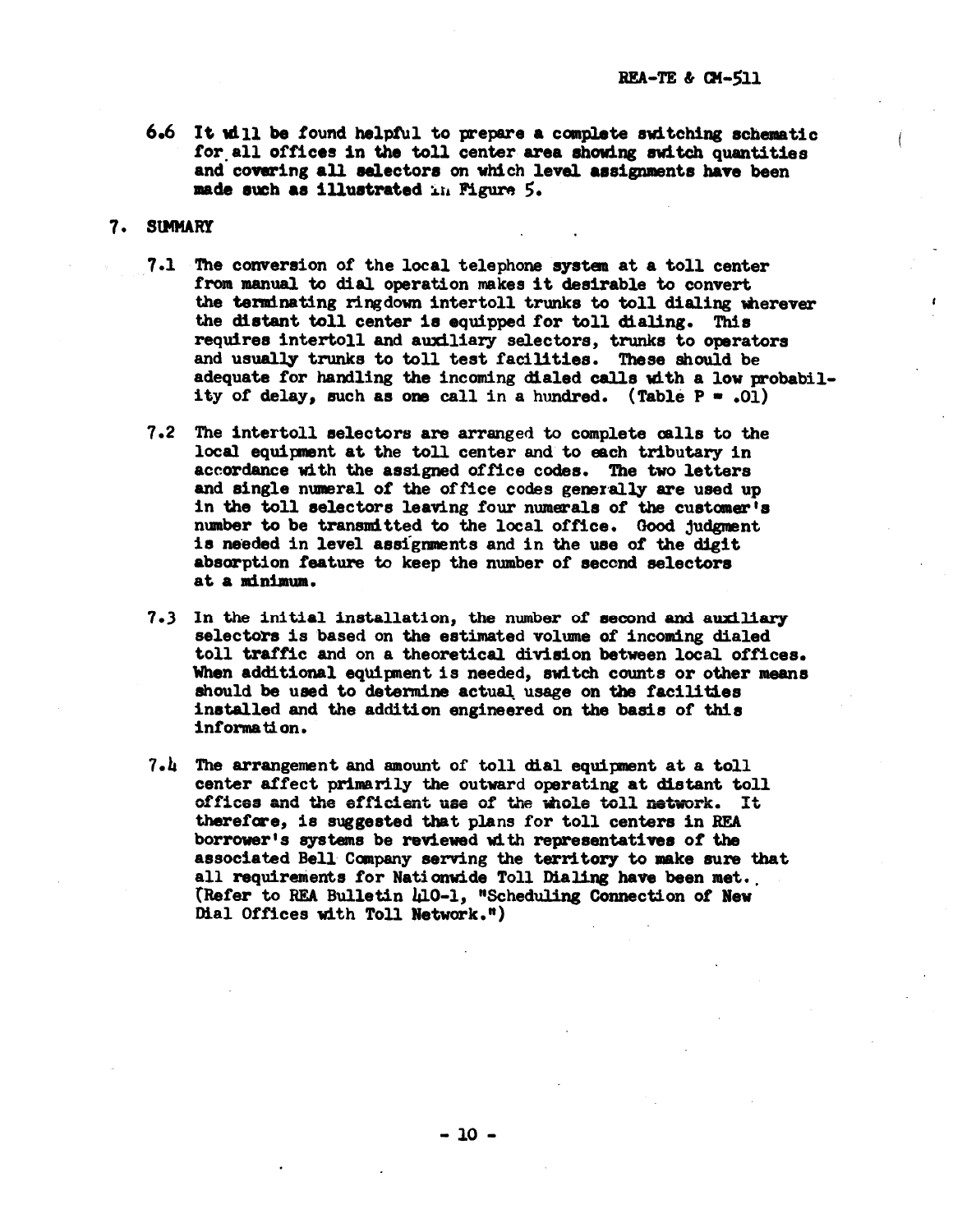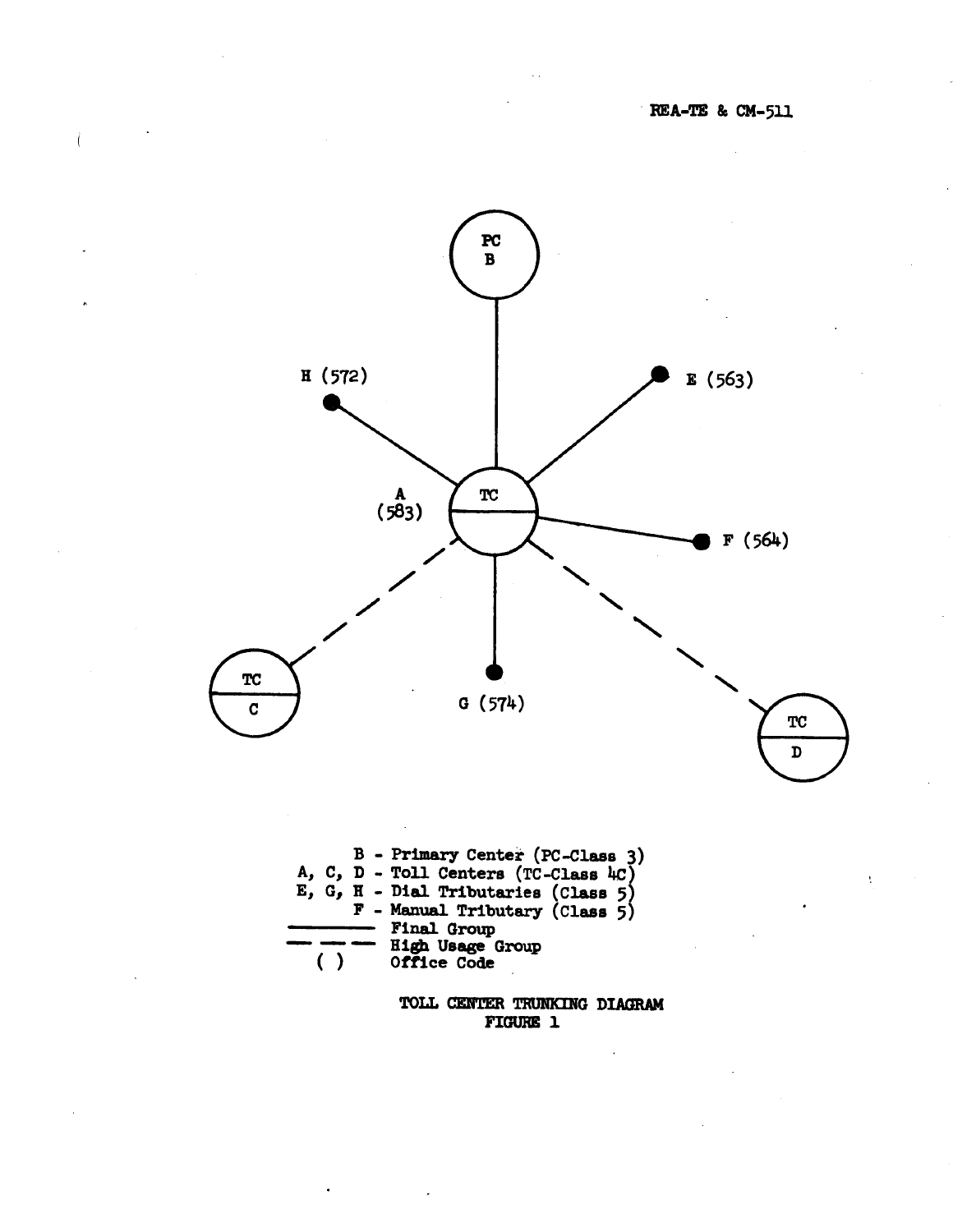$\sim$ 

 $\bar{\lambda}$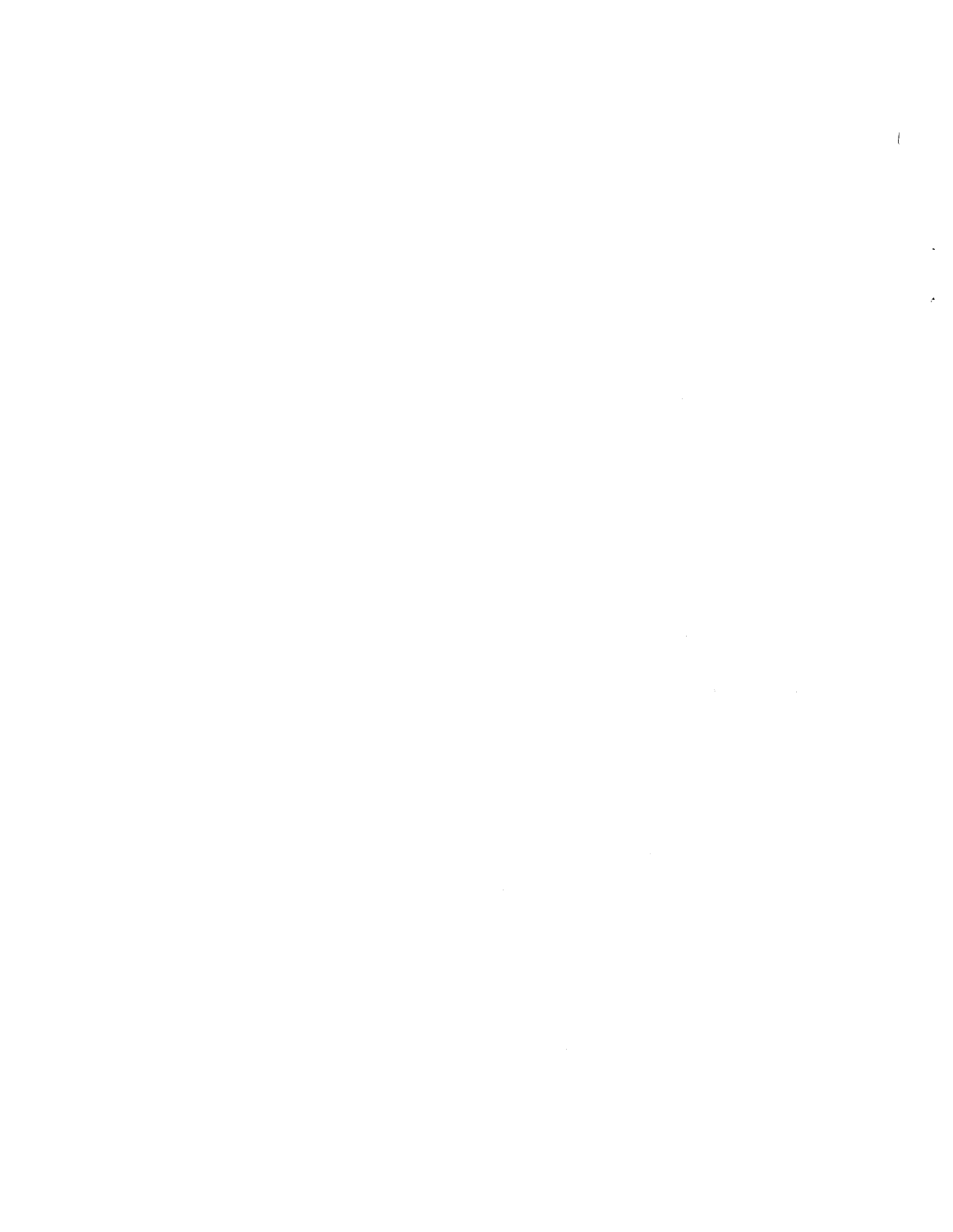REA-TE & CM-511



 $\overline{()}$  - Office Code

TOLL CENTER - TOLL SWITCHING SCHEMATIC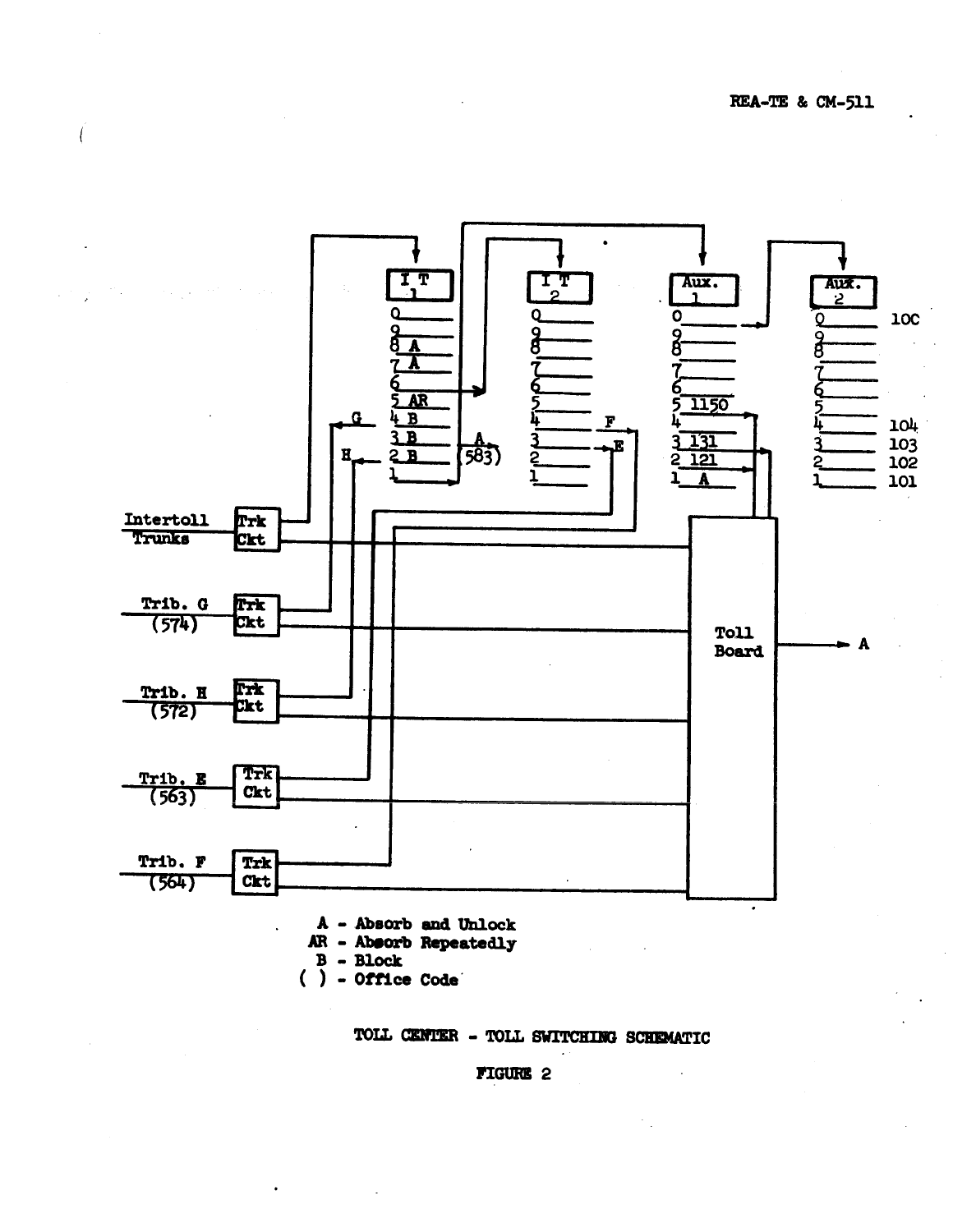$\label{eq:2.1} \frac{1}{\sqrt{2}}\int_{\mathbb{R}^3}\frac{1}{\sqrt{2}}\left(\frac{1}{\sqrt{2}}\int_{\mathbb{R}^3}\frac{1}{\sqrt{2}}\left(\frac{1}{\sqrt{2}}\int_{\mathbb{R}^3}\frac{1}{\sqrt{2}}\left(\frac{1}{\sqrt{2}}\int_{\mathbb{R}^3}\frac{1}{\sqrt{2}}\right)\frac{1}{\sqrt{2}}\right)\frac{1}{\sqrt{2}}\right)=\frac{1}{2}\int_{\mathbb{R}^3}\frac{1}{\sqrt{2}}\int_{\mathbb{R}^3}\frac{1}{\sqrt{2}}\frac{1}{\$ 

 $\left($ 

 $\label{eq:2.1} \frac{1}{\sqrt{2}}\left(\frac{1}{\sqrt{2}}\right)^{2} \left(\frac{1}{\sqrt{2}}\right)^{2} \left(\frac{1}{\sqrt{2}}\right)^{2} \left(\frac{1}{\sqrt{2}}\right)^{2} \left(\frac{1}{\sqrt{2}}\right)^{2} \left(\frac{1}{\sqrt{2}}\right)^{2} \left(\frac{1}{\sqrt{2}}\right)^{2} \left(\frac{1}{\sqrt{2}}\right)^{2} \left(\frac{1}{\sqrt{2}}\right)^{2} \left(\frac{1}{\sqrt{2}}\right)^{2} \left(\frac{1}{\sqrt{2}}\right)^{2} \left(\$ 

 $\label{eq:2.1} \frac{1}{\sqrt{2\pi}}\int_{\mathbb{R}^3}\frac{1}{\sqrt{2\pi}}\int_{\mathbb{R}^3}\frac{1}{\sqrt{2\pi}}\int_{\mathbb{R}^3}\frac{1}{\sqrt{2\pi}}\int_{\mathbb{R}^3}\frac{1}{\sqrt{2\pi}}\int_{\mathbb{R}^3}\frac{1}{\sqrt{2\pi}}\int_{\mathbb{R}^3}\frac{1}{\sqrt{2\pi}}\int_{\mathbb{R}^3}\frac{1}{\sqrt{2\pi}}\int_{\mathbb{R}^3}\frac{1}{\sqrt{2\pi}}\int_{\mathbb{R}^3}\frac{1$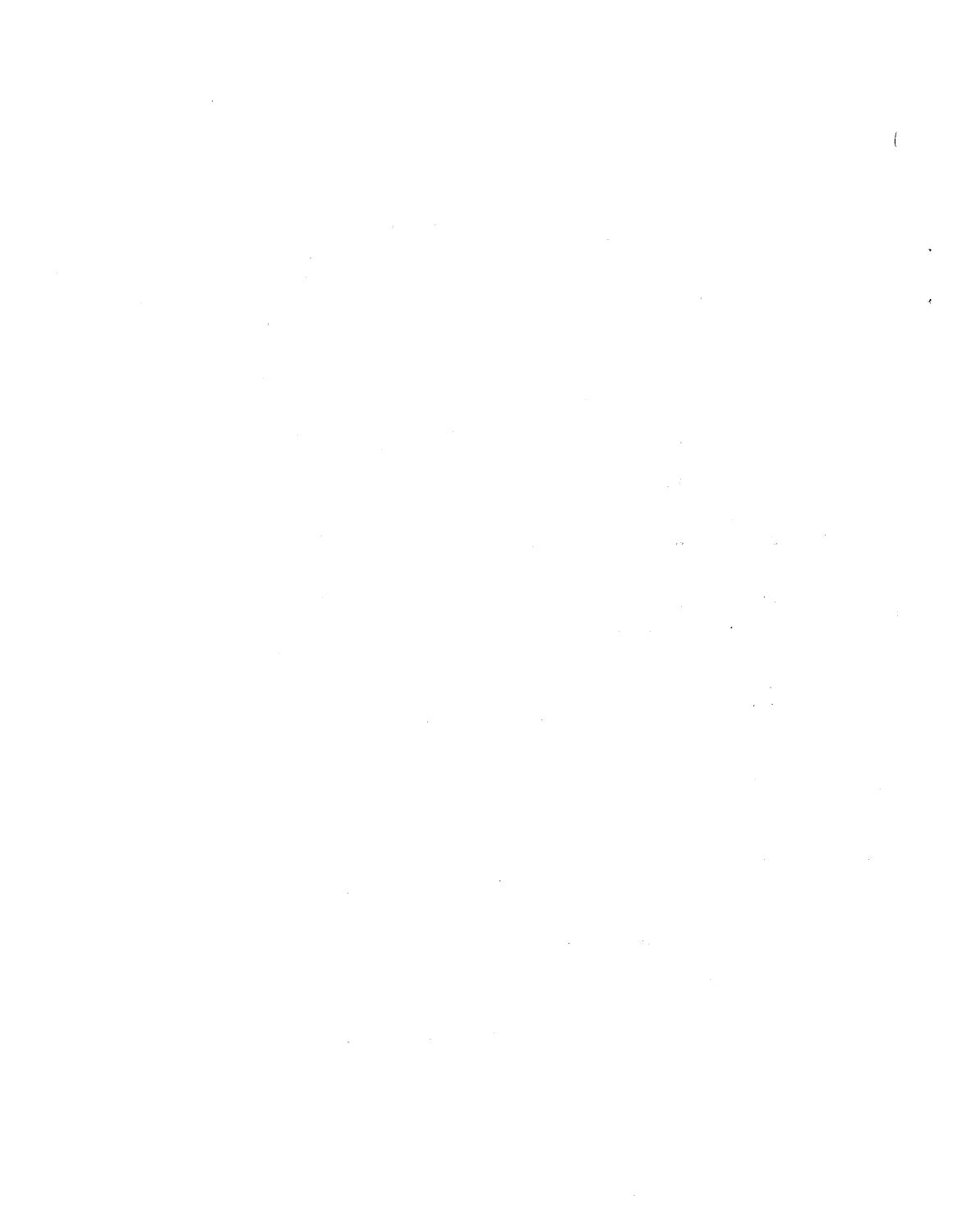

#### ALACABIANATIVE BEGICTOR ANNANCIARERS 4, AP B  $\sim$

FIFEGURE 3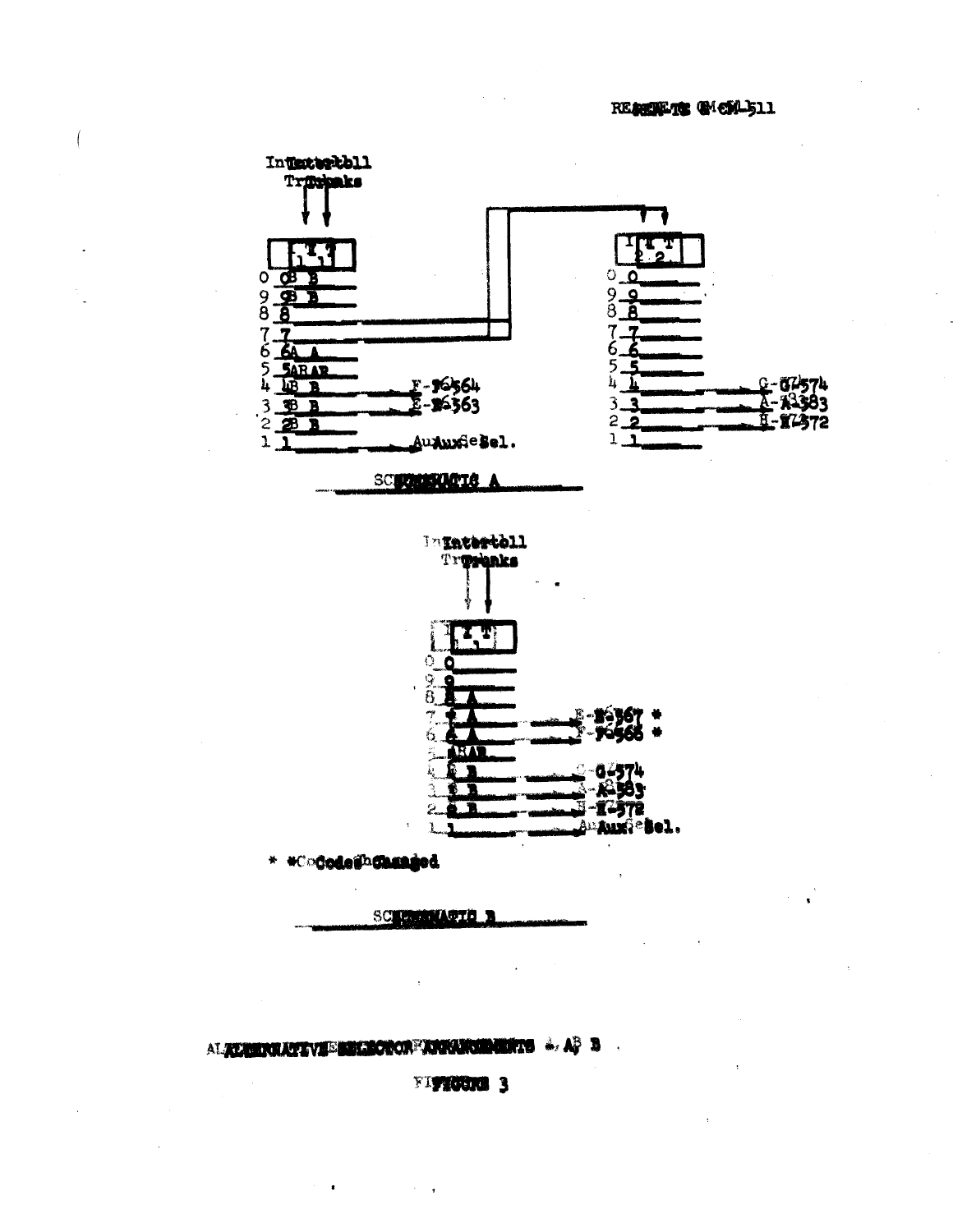$\int$ 

 $\label{eq:2.1} \frac{1}{\sqrt{2}}\int_{\mathbb{R}^3}\frac{1}{\sqrt{2}}\left(\frac{1}{\sqrt{2}}\right)^2\frac{1}{\sqrt{2}}\left(\frac{1}{\sqrt{2}}\right)^2\frac{1}{\sqrt{2}}\left(\frac{1}{\sqrt{2}}\right)^2\frac{1}{\sqrt{2}}\left(\frac{1}{\sqrt{2}}\right)^2.$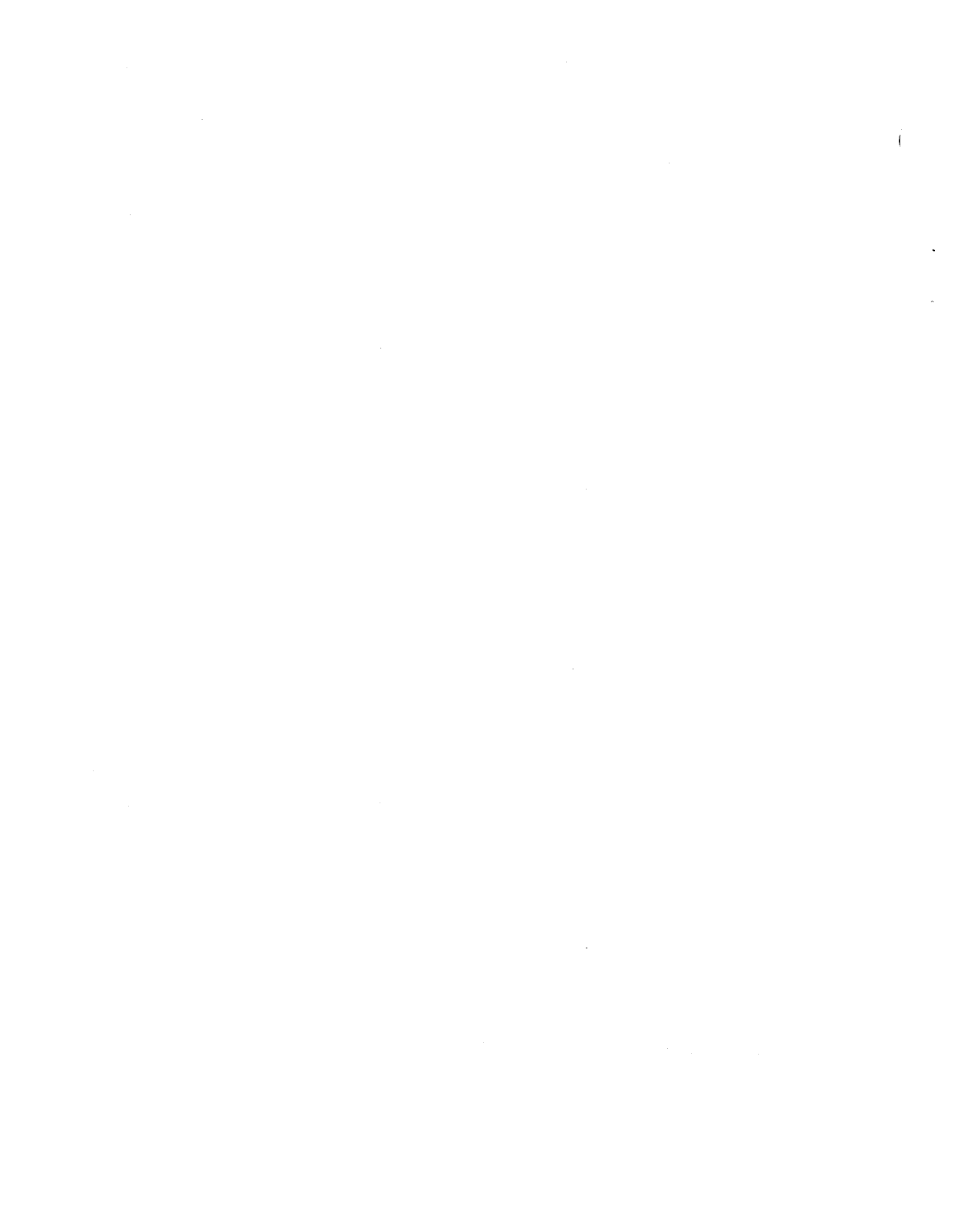

**Intertoll** Trunks  $\bullet$  $\frac{9}{6}$  $\zeta$  $F T<sub>1</sub>$ e- 56*(*3  $\overline{5}$ ΔR<sub></sub>  $\mathbf B$ G-574 A-583 B 3  $H-572$  $\mathbf{B}$ 2 Aux. Sel.  $\mathbf 1$ 

\* Code Changed

OAbsorbed in Local Office

# SCHEMATIC D

ALTERNATIVE SELECTOR ARRANGEMENTS - C, D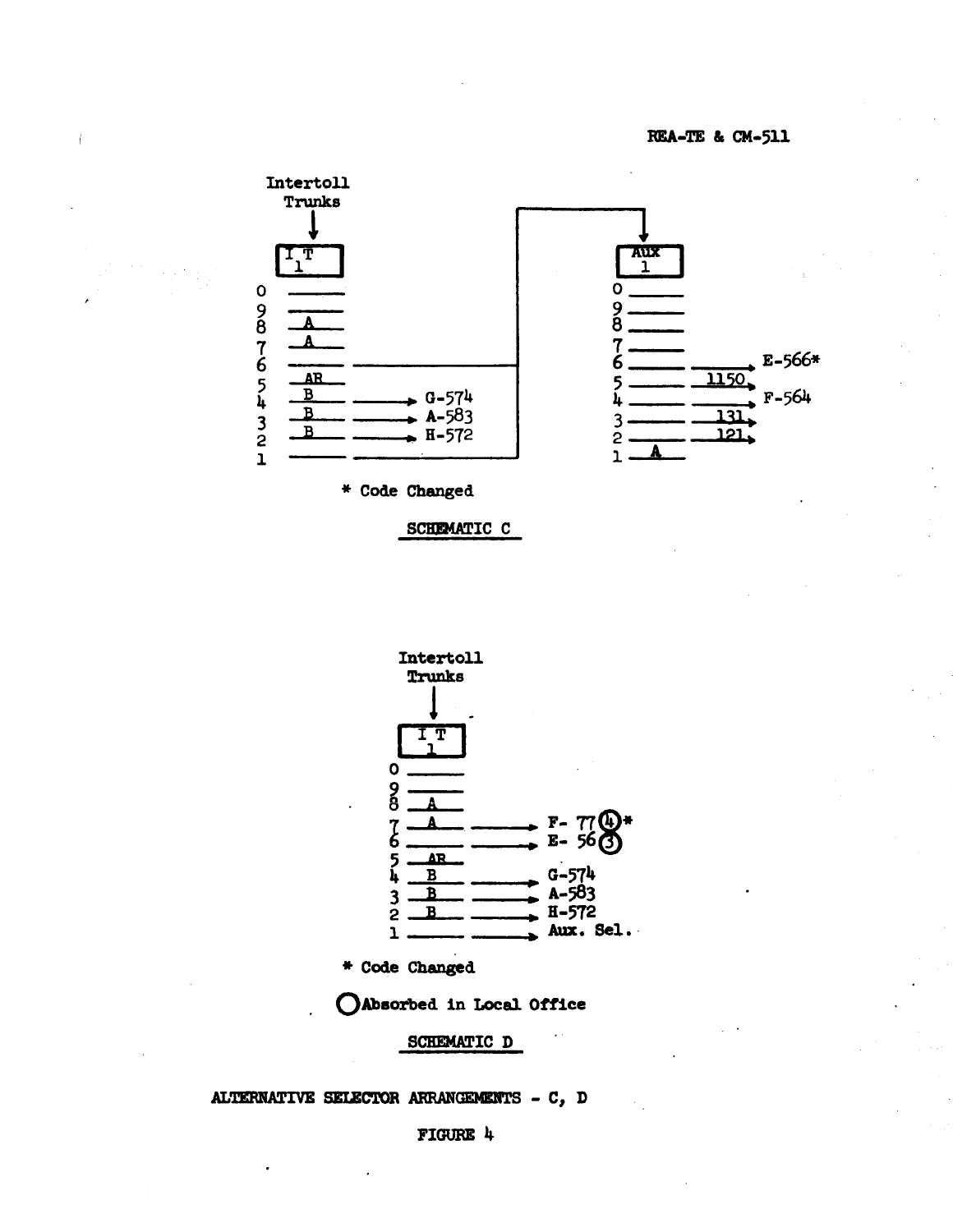$\label{eq:2.1} \frac{1}{\sqrt{2\pi}}\int_{0}^{\infty} \frac{1}{\sqrt{2\pi}}\left(\frac{1}{\sqrt{2\pi}}\right)^{2\pi} \frac{1}{\sqrt{2\pi}}\int_{0}^{\infty} \frac{1}{\sqrt{2\pi}}\left(\frac{1}{\sqrt{2\pi}}\right)^{2\pi} \frac{1}{\sqrt{2\pi}}\int_{0}^{\infty} \frac{1}{\sqrt{2\pi}}\frac{1}{\sqrt{2\pi}}\frac{1}{\sqrt{2\pi}}\frac{1}{\sqrt{2\pi}}\int_{0}^{\infty} \frac{1}{\sqrt{2\pi}}\frac{1}{\sqrt$  $\label{eq:2.1} \frac{1}{\sqrt{2\pi}}\int_{0}^{\infty} \frac{1}{\sqrt{2\pi}}\left(\frac{1}{\sqrt{2\pi}}\right)^{2\pi} \frac{1}{\sqrt{2\pi}}\int_{0}^{\infty} \frac{1}{\sqrt{2\pi}}\left(\frac{1}{\sqrt{2\pi}}\right)^{2\pi} \frac{1}{\sqrt{2\pi}}\int_{0}^{\infty} \frac{1}{\sqrt{2\pi}}\frac{1}{\sqrt{2\pi}}\frac{1}{\sqrt{2\pi}}\frac{1}{\sqrt{2\pi}}\int_{0}^{\infty} \frac{1}{\sqrt{2\pi}}\frac{1}{\sqrt$ 

 $\label{eq:2.1} \begin{split} \mathbf{A} & = \mathbf{A} \mathbf{A} + \mathbf{A} \mathbf{A} + \mathbf{A} \mathbf{A} + \mathbf{A} \mathbf{A} + \mathbf{A} \mathbf{A} + \mathbf{A} \mathbf{A} + \mathbf{A} \mathbf{A} + \mathbf{A} \mathbf{A} + \mathbf{A} \mathbf{A} + \mathbf{A} \mathbf{A} + \mathbf{A} \mathbf{A} + \mathbf{A} \mathbf{A} + \mathbf{A} \mathbf{A} + \mathbf{A} \mathbf{A} + \mathbf{A} \mathbf{A} + \mathbf$ 

 $\label{eq:2.1} \begin{split} \mathcal{L}_{\text{max}}(\mathbf{r}) & = \frac{1}{2} \sum_{i=1}^{N} \mathcal{L}_{\text{max}}(\mathbf{r}) \mathcal{L}_{\text{max}}(\mathbf{r}) \\ & = \frac{1}{2} \sum_{i=1}^{N} \mathcal{L}_{\text{max}}(\mathbf{r}) \mathcal{L}_{\text{max}}(\mathbf{r}) \mathcal{L}_{\text{max}}(\mathbf{r}) \end{split}$  $\mathcal{L}^{\text{max}}_{\text{max}}$  and  $\mathcal{L}^{\text{max}}_{\text{max}}$ 

 $\label{eq:2.1} \frac{1}{\sqrt{2}}\left(\frac{1}{\sqrt{2}}\right)^{2} \left(\frac{1}{\sqrt{2}}\right)^{2} \left(\frac{1}{\sqrt{2}}\right)^{2} \left(\frac{1}{\sqrt{2}}\right)^{2} \left(\frac{1}{\sqrt{2}}\right)^{2} \left(\frac{1}{\sqrt{2}}\right)^{2} \left(\frac{1}{\sqrt{2}}\right)^{2} \left(\frac{1}{\sqrt{2}}\right)^{2} \left(\frac{1}{\sqrt{2}}\right)^{2} \left(\frac{1}{\sqrt{2}}\right)^{2} \left(\frac{1}{\sqrt{2}}\right)^{2} \left(\$  $\mathcal{L}^{\text{max}}_{\text{max}}$  and  $\mathcal{L}^{\text{max}}_{\text{max}}$  $\label{eq:2.1} \mathcal{L}(\mathcal{L}^{\text{max}}_{\mathcal{L}}(\mathcal{L}^{\text{max}}_{\mathcal{L}}),\mathcal{L}^{\text{max}}_{\mathcal{L}}(\mathcal{L}^{\text{max}}_{\mathcal{L}}))$ 

 $\label{eq:2} \mathcal{L} = \mathcal{L} \left( \mathcal{L} \right) \mathcal{L} \left( \mathcal{L} \right)$